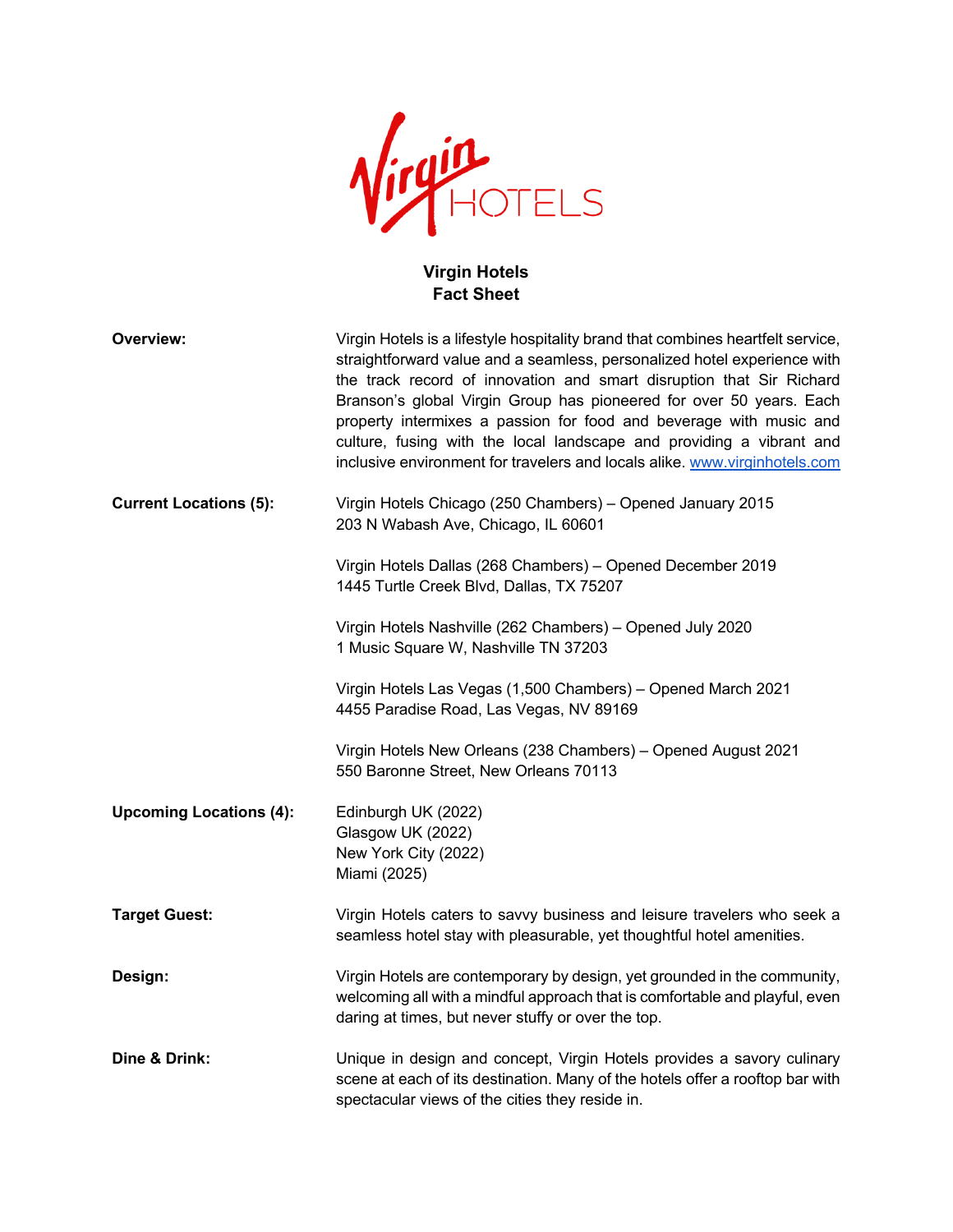**Commons Club** is Virgin Hotels' flagship restaurant, bar and lounge. This dynamic space will be in all Virgin Hotels, and serves as a cocktail retreat, restaurant, workstation and more. A new take on the modern social club. The space transitions seamlessly from morning to night, where productivity and ever-present connectivity blend with inventive libations. Designed to support diverse traveler's needs while providing an active scene for locals, Commons Club is the perfect venue to dine, sip, work and play. **The Kitchen**, located within each of the Commons Club features local culinary talent preparing daily fare for breakfast, lunch and dinner in a lively atmosphere. **The Bar**, a beautifully designed centerpiece offering creative drinks. **The Shag Room** an intimate space also located within the Commons Club welcomes all visitors to be social and sip on crafted cocktails.

**Funny Library Coffee Shop:** is a communal work space that houses an assortment of whimsical and funny books and games. Funny Library Coffee Shop pours coffee La Colombe**®**, a leading coffee roaster known for ethical, long-term trade practices with growers. Most of the brands coffee shop offers a grab-and-go station with gourmet pastries and healthy, fresh light bites. With a variety of seating plus plenty of outlet plugs to get work done the coffee shop is the ideal spot for visitors and locals.

**Brand Differentiators:** *The Know:* The brand's preferences and loyalty program is all about a 'membership without dues' experience. By simply signing up, guests are granted access to room upgrades, member rate discounts, special event and dining offers, and a complimentary daily cocktail hour aptly called the *Spirit Hour* in Commons Club. All when booking directly with Virgin Hotels. The Know also allows guests to personalize their stays with anything their hearts desire - from a perfectly stocked mini fridge to just the right pillow.

> *Virgin Hotels App – Lucy*: Hotel guests can use the customized app, Lucy, to, order room service, and customize their hotel experience as a whole. Ask for anything; extra pillows, laundry pick-ups, turndown service or valet; Lucy gives guests the ability to control lighting and temperature in the room as well as access Apple Music playlist or enjoy a workout powered by Fitbod; mobile key functionality and chamber selection are available for members of The Know.

> *Unique Chamber Design*: All chambers consist of two rooms: the first "The Dressing Room", features a luxurious dressing area which includes a full vanity, make-up desk and well-lit mirror, an extra-large shower with a bench, and a closet for two, the second "The Lounge", which consists of our patented designed bed, ideal for working, recharging, wellness and playing. A red SMEG® mini-fridge stocked with street-priced comforts, High Definition TV, yoga mat, a custom work table with chair and ample outlets for smartphone, laptops or other electronic devices. All chambers feature custom lighting on sensors which automatically illuminate when